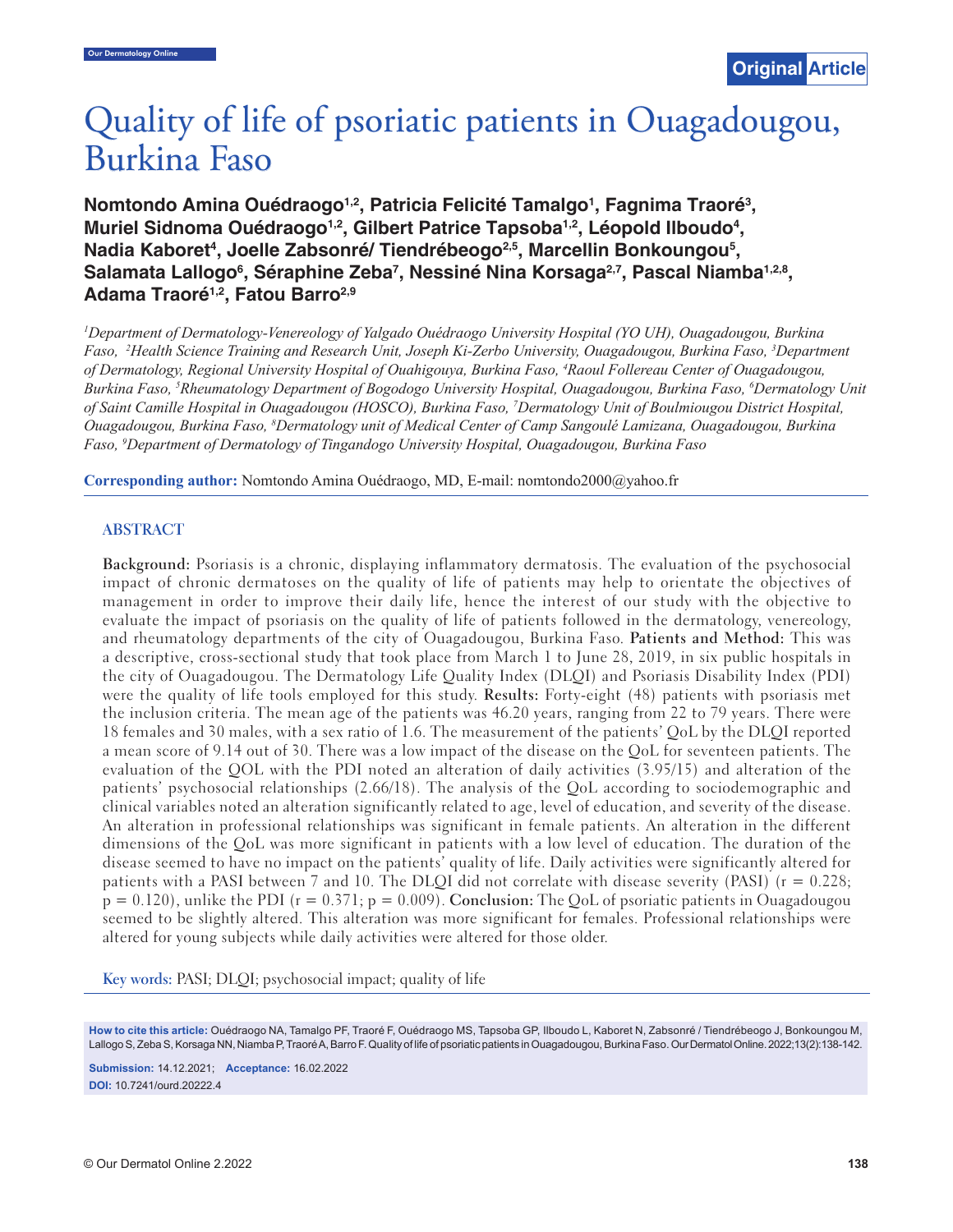# **INTRODUCTION**

Psoriasis is a chronic inflammatory dermatosis characterized by erythematous, squamous lesions related to hyperproliferation of keratinocytes with accelerated epidermal turnover and aberrant differentiation [1]. The pathogenesis of psoriasis is complex and may be attributed to factors such as genetics, immunology, and environmental triggers. The importance of inflammasomes as part of innate immunity in the pathogenesis of psoriasis is also discussed in the literature [2]. It is a display dermatosis that may have an impact on the patient's quality of life [3-5].

Health-related quality of life may be defined as the set of health-related conditions that diminish well-being and performance and interfere with social roles and/or alter the subject's psychological functioning [4].

Assessing the psychosocial impact of chronic dermatoses on the patient's quality of life may help to guide management goals to improve their daily experience [5,6]. Numerous studies on the quality of life of patients with psoriasis have been conducted worldwide, particularly in Latin America, Europa, and Asia [1,3-5,7]. They reported a significant impairment in the quality of life of psoriatic patients, with a high prevalence of depressive symptoms. In West Africa, there are few studies on the quality of life of psoriatic patients [5], hence the interest of our study, with the objective to evaluate the impact of the disease on the quality of life of psoriatic patients followed in the dermatology, venereology, and rheumatology departments of the city of Ouagadougou, Burkina Faso.

# **PATIENTS AND METHODS**

This was a descriptive, cross-sectional study that took place from March 1 to June 28, 2019, in six public hospitals in the city of Ouagadougou: Yalgado Ouedraogo University Hospital (YOUH), Tingandogo University Hospital (TUH), Bogodogo University Hospital (BOH), Saint Camille Hospital of Ouagadougou (SCHO), Raoul Follereau center (RFC), and Medical Center of Camp Sangoulé Lamizana (MCSL). The patients included in the study were those followed in the dermatology and rheumatology departments of these hospitals for psoriasis, aged at least eighteen years, and consenting.

A questionnaire was used to collect sociodemographic and clinical data. The Wallace rule of nines was employed to calculate the body surface area (BSA). The Psoriasis Area and Severity Index (PASI) was employed to assess disease severity. The Psoriasis Disability Index (PDI) and the Dermatology Life Quality Index (DLQI) were employed to assess quality of life [8-10].

The data collected was analyzed by Epi Info, version 7.2.2.6, and SPSS Statistics, version 20. For the comparison of variables, the Kruskal–Wallis chisquared test was employed. The ANOVA test allowed the comparison of more than two variables. The *p* probability was significant at *p* ˂ 0.05. The Pearson correlation coefficient was employed to investigate the relationship between the different tools, with a significant probability for  $p < 0.01$ .

The study respected the rules of ethics and deontology in the conduct and analysis of the data.

# **RESULTS**

Forty-eight (48) patients with psoriasis met the inclusion criteria for the study. The two oldest dermatology facilities, YOUH and Raoul Follereau Center, accounted for half of the patients (24/48).

# **Sociodemographic Characteristics**

The average age of the patients was 46.20 years, ranging from 22 to 79 years. There were eighteen females and thirty males, with a sex ratio of 1.6. Thirty-three patients were married, fifteen were single, four were divorced or widowed. In terms of educational level, 27 patients had at least secondary education. As for place of residence, 36/48 lived in urban areas. With regard to occupation, eleven patients worked in the informal sector in precarious and irregular jobs. The average monthly income was  $E173$ , ranging from  $E38$ to €1525 (Table 1).

| <b>Table 1:</b> Sociodemographic characteristics of the patients |  |  |  |  |  |  |
|------------------------------------------------------------------|--|--|--|--|--|--|
|------------------------------------------------------------------|--|--|--|--|--|--|

| Value                                                                                                              |
|--------------------------------------------------------------------------------------------------------------------|
| 46.20 yrs. (22-79 yrs.)                                                                                            |
| 18/48                                                                                                              |
| 30/48                                                                                                              |
| 1.6                                                                                                                |
| married $(33/48)$ , single $(11)$ , divorced $(2)$ , widowed $(2)$                                                 |
| secondary (14/48), university (13), primary (11), not in<br>school (10)                                            |
| urban (36/48), rural (7), undeveloped area (5)                                                                     |
| unformal (15/48), civil servant (4), student (4), liberal<br>activity (3), unemployed (8), farmer (3), retired (9) |
| €173 (€38–€1525)                                                                                                   |
|                                                                                                                    |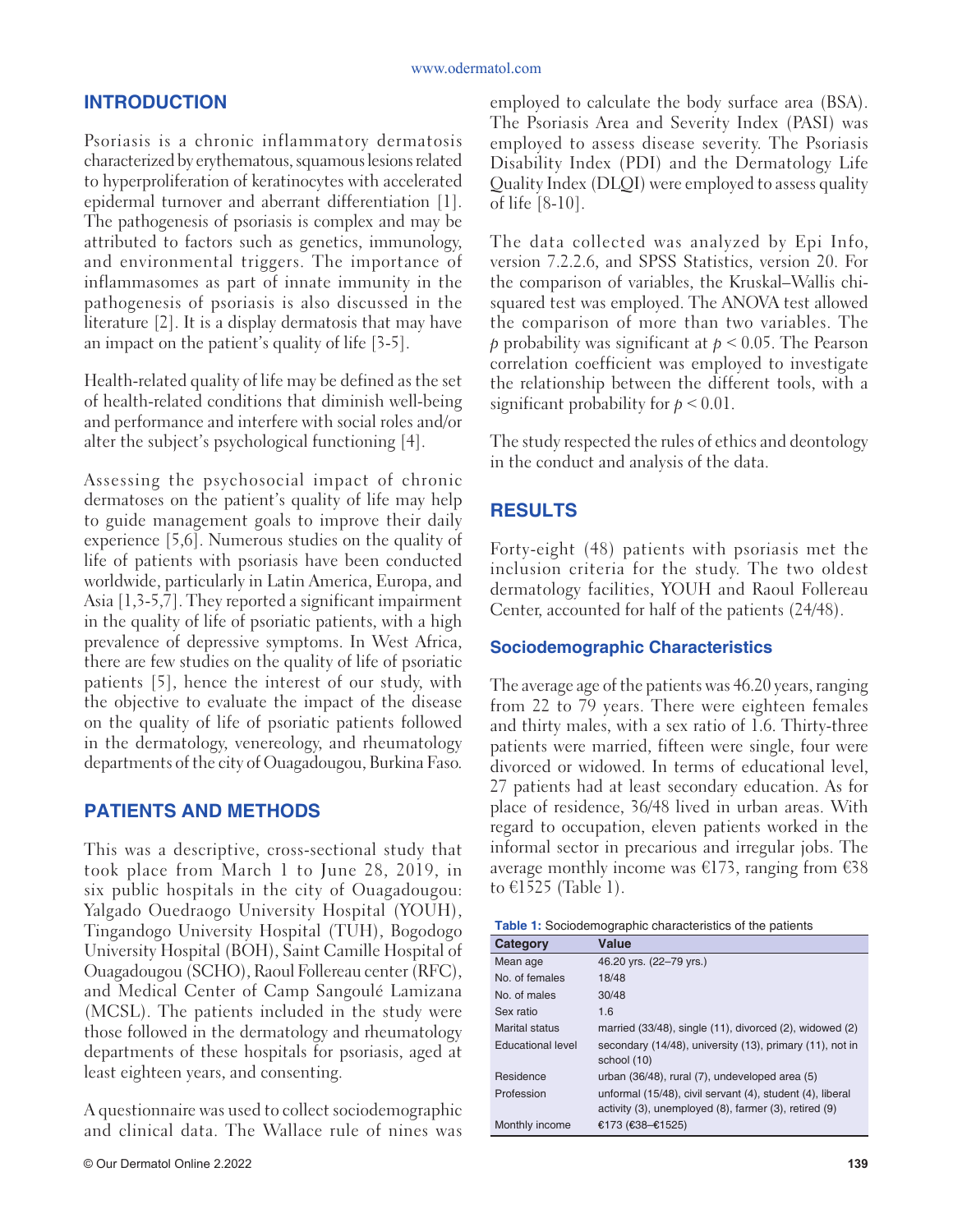#### **Clinical and Therapeutic Characteristics**

The average duration of the disease was 7.91 years, ranging from six months to forty years. All patients reported pruritus, ten reported asthenia, and five reported insomnia. The disease was in remission for 31 patients. The number of relapses varied from one to five per year.

The triggers for psoriatic flareups were stress, seasonal variation, and emotional shock in twenty, eight, and six patients, respectively. The lesions were erythematous and squamous. The average body surface area affected was 17.89%, ranging from 1% to 90%. Thimble-like nail involvement was visible in four patients.

Thirty-four patients were on topical treatment (dermocorticoid + keratolytic), ten were on methotrexate, and eleven had no treatment.

The mean severity score (PASI) was 6.26 out of 72, corresponding to mild psoriasis, ranging from 0.1 to 39.9. Psoriasis was mild (PASI  $\lt$  7) in 33 patients, moderate ( $7 \leq$  PASI  $\geq$  10) in six, and severe  $(PASI > 10)$  in nine.

## **Quality of Life (QoL)**

The measurement of the patients' QoL by the Dermatology Life Quality Index (DLQI) yielded a mean score of 9.14 out of 30. Seventeen patients reported a low impact of the disease on QoL. Fourteen patients reported a significant impact and eight reported an extremely significant impact. For six patients, the disease had no impact on QoL (Table 2).

The Psoriasis Disability Index (PDI) assessment of QoL revealed an alteration in daily activities of 3.95/15 and in the psychosocial relationship between the patient and their environment at 2.66/18 (Table 3).

The analysis of QoL according to sociodemographic and clinical variables revealed an alteration significantly related to age, level of education, and severity of the disease. Thus, QoL was altered for older patients and this alteration concerned all dimensions: daily activities, professional relationships, psychosocial relationships, and the type of treatment used  $(P =$ 0.00) (Table 4). The alteration in work relationships was significant for female patients. The alteration of the QoL was more significant for patients with a low level of education. The duration of the disease seemed

to have no impact on the patients' QoL. Activities of daily living were significantly altered for patients with a PASI between 7 and 10.

The correlation between the two QoL assessment tools (DLQI and PDI) was significant  $(r = 0.822)$ ;  $p = 0.000$ ) (Table 5). The psoriasis-specific tool (PDI) was significantly correlated with disease severity (PASI)  $(r = 0.371; p = 0.009)$ . No significant correlation was found between the DLQI and the PASI  $(r = 0.228)$ ;  $p = 0.120$ . There was a weak positive correlation between the treatment and the alteration in QoL, as measured by the PDI scale  $(r = 0.289; p = 0.046)$ . The treatment, therefore, had a weak impact on the patients' QoL.

## **DISCUSSION**

The majority of the group studied had an average level of education, working in the informal sector with precarious jobs, with an average monthly income of  $E$ 173, higher than the country's guaranteed minimum wage of €149. It was mainly males, consisting of young adults with an average age of 46 years. These characteristics were similar to studies done by Karelson in Estonia in 2013, Garcia-Sanchez in Mexico in 2017, Nuynt in Malaysia in 2015, Maoua in Tunisia, and Gruchala in Poland [11-14]. Karelson noted a lower mean age (38.30 years), while Garcia-Sanchez reported older patients (51.22 years). Nuynt reported 188/223 patients with at least a secondary school level. Garcia- Sanchez reported 17/72 patients with at least secondary education [12]. Maoua, in their work on QoL and work activity on 58 patients, reported that 62% had a primary, lower level of education [13].

The average PASI in our study was low (6.26). Other authors made the same observation, notably Bronckers

**Table 2:** Quality of Life assessment by the DLQI

| <b>DLQI</b> | <b>Effect on QoL</b> | <b>No. of Patients</b> |
|-------------|----------------------|------------------------|
| $0 - 1$     | No effect            | 6                      |
| $2 - 5$     | Weak effect          | 17                     |
| $6 - 10$    | Moderate effect      | 3                      |
| $11 - 20$   | Significant effect   | 14                     |
| $21 - 30$   | Strong effect        | 8                      |

#### **Table 3:** Quality of Life assessment by the PDI

| <b>Altered Dimension of</b><br>the PDI | No. of<br><b>Patients</b> | <b>Mean</b> | <b>SD</b> |
|----------------------------------------|---------------------------|-------------|-----------|
| Daily activities                       | 40                        | 3.95/15     | 3.92      |
| Work activities                        | 16                        | 1.20/9      | 2.36      |
| Psychosocial relationships             | 27                        | 2.66/18     | 3.34      |
| Treatment                              | 9                         | 0.33/3      | 0.75      |
| <b>Total PDI</b>                       | 48                        | 8.16/45     | 8.03      |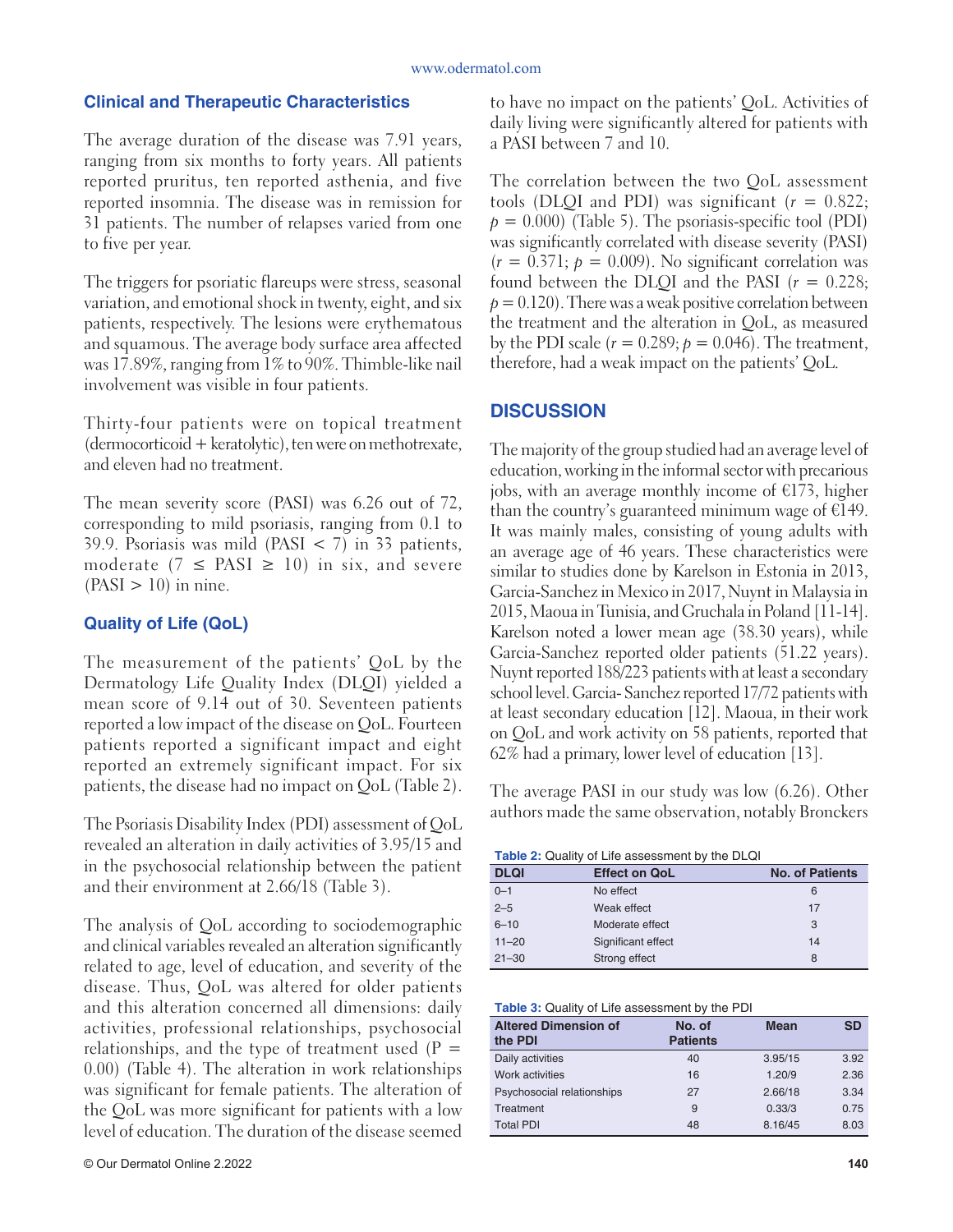#### www.odermatol.com

| <b>Table 4.</b> The relationship between GoL and sociouship graphic and chinear characteristics<br><b>QoL Dimensions</b> |                         |      | Mean Score of $p$ Value Mean Score of $p$ Value |      | <b>Mean Score of</b>                 | p Value | <b>Mean Score</b> | p Value |
|--------------------------------------------------------------------------------------------------------------------------|-------------------------|------|-------------------------------------------------|------|--------------------------------------|---------|-------------------|---------|
| <b>Associated</b><br>factors                                                                                             | <b>Daily Activities</b> |      | Professional<br><b>Activities</b>               |      | Psychosocial<br><b>Relationships</b> |         | of Treatment      |         |
| Age range (yrs.)                                                                                                         |                         |      |                                                 |      |                                      |         |                   |         |
| $18 - 29$                                                                                                                | 2.00                    | 0.00 | 1.55                                            | 0.00 | 1.55                                 | 0.00    | 0.22              | 0.00    |
| $30 - 44$                                                                                                                | 2.16                    |      | 1.08                                            |      | 1.25                                 |         | 0.33              |         |
| $45 - 59$                                                                                                                | 4.75                    |      | 1.31                                            |      | 2.37                                 |         | 0.18              |         |
| $60 - 74$                                                                                                                | 6.10                    |      | 1.00                                            |      | 2.90                                 |         | 0.60              |         |
| $75 - 86$                                                                                                                | 9.00                    |      | 0.00                                            |      | 0.00                                 |         | 1.00              |         |
| Gender                                                                                                                   |                         |      |                                                 |      |                                      |         |                   |         |
| male                                                                                                                     | 3.33                    | 0.21 | 0.73                                            | 0.05 | 1.93                                 | 0.68    | 0.40              | 0.66    |
| female                                                                                                                   | 5.00                    |      | 2.00                                            |      | 2.11                                 |         | 0.22              |         |
| <b>Educational level</b>                                                                                                 |                         |      |                                                 |      |                                      |         |                   |         |
| not in school                                                                                                            | 4.00                    | 0.00 | 2.33                                            | 0.00 | 2.77                                 | 0.00    | 0.11              | 0.00    |
| primary                                                                                                                  | 4.81                    |      | 1.18                                            |      | 2.36                                 |         | 0.27              |         |
| secondary                                                                                                                | 4.78                    |      | 1.07                                            |      | 2.35                                 |         | 0.71              |         |
| university                                                                                                               | 2.00                    |      | 0.69                                            |      | 0.92                                 |         | 0.15              |         |
| Duration of the disease (yrs.)                                                                                           |                         |      |                                                 |      |                                      |         |                   |         |
| $\leq$ 1                                                                                                                 | 2.54                    | 0.15 | 1.36                                            | 0.97 | 2.72                                 | 0.37    | 0.09              | 0.37    |
| $2 - 5$                                                                                                                  | 3.23                    |      | 1.29                                            |      | 1.11                                 |         | 0.23              |         |
| $6 - 10$                                                                                                                 | 6.25                    |      | 0.87                                            |      | 2.50                                 |         | 0.62              |         |
| $\geq 10$                                                                                                                | 4.75                    |      | 1.16                                            |      | 2.25                                 |         | 0.50              |         |
| Severity of the disease (PASI)                                                                                           |                         |      |                                                 |      |                                      |         |                   |         |
| < 7                                                                                                                      | 3.06                    | 0.05 | 1.06                                            | 0.79 | 1.93                                 | 0.97    | 0.48              | 0.35    |
| $7 - 10$                                                                                                                 | 6.16                    |      | 1.33                                            |      | 2.16                                 |         | 0.83              |         |
| >10                                                                                                                      | 5.77                    |      | 1.66                                            |      | 2.11                                 |         | 0.22              |         |

| <b>Table 4:</b> The relationship between QoL and sociodemographic and clinical characteristics |  |  |  |
|------------------------------------------------------------------------------------------------|--|--|--|
|                                                                                                |  |  |  |

The relationship was significant for  $P < 0.05$ 

#### **Table 5:** The correlation between the DLQI, PDI, and PASI

|             |                     | <b>PASI</b> | <b>PDI</b> | <b>DLQI</b>              |
|-------------|---------------------|-------------|------------|--------------------------|
| <b>PASI</b> | Pearson correlation |             | 0.371      | 0.228                    |
|             | p (bilateral)       | -           | 0.009      | 0.120                    |
| <b>PDI</b>  | Pearson correlation | 0.371       | 1          | 0.822                    |
|             | p (bilateral)       | 0.009       |            | 0.000                    |
| <b>DLQI</b> | Pearson correlation | 0.228       | 0.822      |                          |
|             | p (bilateral)       | 0.120       | 0.000      | $\overline{\phantom{0}}$ |

*p* significant if  $P$ <0.01

in the Netherlands in 2018 with a cohort of 75 patients, Nyunt in Malaysia with 223 patients, and Maoua in Tunisia with 58 cases [10,13,15].

The DLQI was reported to be low (9.14/30) for the majority of the patients. Our result was comparable to that by Amine in Morocco in 2017 with a mean DLQI of 8 [16].

Sof in Oujda, Morocco, also reported a low DLQI (10.20) for all dermatology patients in the hospital in general [7]. However, patients suffering from severe psoriasis had a high DLQI (16.6) [7,17-19]. This was the case of Jung in South Korea in 2018, who found a mean DLQI of 12.4 [20]. Maoua in Tunisia in 2015 noted a mean DLQI score of 16.1 [13].

The DLQI was not correlated with the PASI (*r* = 0.228;  $p = 0.120$ , unlike the psoriasis-specific tool PDI  $(r = 0.371; p = 0.009)$ . Maoua found a significant correlation between the DLQI and the PASI (*r* = 0.38;  $p = 0.003$  [13]. Moradi in Iran in 2015 also found that low DLQI scores were associated with high PASI scores  $(r = 0.58; p < 0.05)$  [19]. This discordance between the DLQI and PASI suggests that the assessment of QoL for psoriasis should necessarily include psychological and social dimensions.

The assessment of QoL by the PDI showed that the patients' daily activities were altered more significantly, followed by psychosocial relationships and work activities.

The alteration in QoL was greater in females ( $p = 0.04$ ). We explain this by the fact that females tend to be more concerned about their appearance. This result is comparable to that reached by Garcia-Sanchez in Mexico in 2017, who found that QoL was more affected in females (58.2%) [12].

There was an association between the alteration in daily and occupational activities and the patient's age ( $p = 0.00$ ). Patients with an age of 15–29 years were the most professionally affected. This could be explained by the fact that this tends to be the time of the most intensive job searching and showing overt psoriasis lesions may interfere or hinder in receiving a job [21].